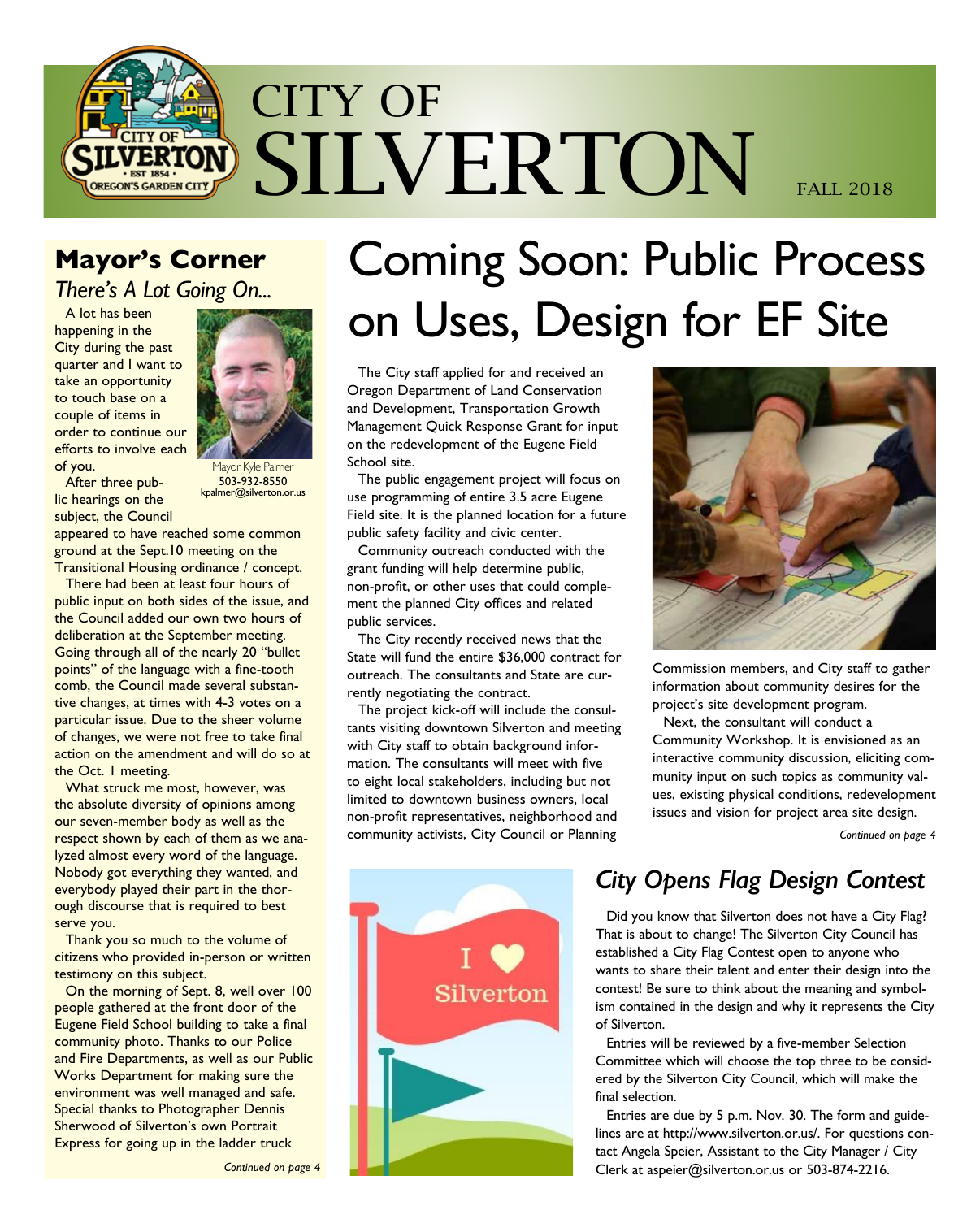#### 2 ■ FALL 2018

# *Public Works: Keeping Silverton Humming 24/7*

Keeping Silverton running for our residents and businesses requires professional attention to our streets, water systems, parks, fleet, and much more. With some new faces this year in the Maintenance Division of our Public Works Department, here is a focus on the team and the crucial work performed day in and day out.

The Maintenance Division is one of three divisions in Public Works, with the others being Administration / Engineering and Water Quality.

These complex systems and machines bring new challenges each day, but each weekday begins with a team briefing at the City Shops on McClaine Street where daily and weekly tasks are assigned.

Members of the team keep track of projects – and their associated inventory and work hours – in the cloud-based iWorQ program. This efficient use of technology means better service for the community. Whether it's completing a scheduled street repair or the worker-on-call responding to a surprise water issue over the weekend, the Public Works Maintenance Division is here for you.

### Staff Members, Position, Year They Joined the City

**Mike Dahlberg** – Lead Utility Worker (2000) **Nabor Castro** – Building/Parks Maintenance (2004)

**Chelsea Starner** – Administrative Assistant (2009)

**Fred Bosquez** – Parks Maintenance (2011)



**Travis Sperle** – Maintenance Supervisor (2011)

**Jacob Rush** – Utility Worker II (2015)

### New to Public Works in 2018

**Adam Baker** – Utility Worker I **Robert Hoffman** – Utility Worker I **Jacob Messmer** – Utility Worker I **Tanner Salem** – Mechanic

#### Maintenance Division Areas of Responsibility

Maintenance of 33 miles of City owned and maintained roadway.

Operation and maintenance of sewer collections:

- 28 miles of sewer mains
- 1,400 manholes
- 3,586 service connections

### Operation and maintenance of the water distribution system:

- 7 pressure zones
- 58 miles of waterlines
- 490 fire hydrants
- 3,618 water connections
- Silverton reservoir

Maintenance of City vehicles, including police vehicles.

Maintenance of City Hall, Community Center, Senior Center, and Fischer Building.

Special events permits and associated road closures.

### Welcome New Public Works Director

Silverton welcomed Petra Schuetz to the helm of the Public Works Department on Aug. 13. She coordinates Maintenance Operations which includes Parks, Roads, Fleet, Water and Sewer as well as Administrative Services.

Petra previously served as the City Administrator / Planning Director for the City of Coburg and most recently served as the Assistant Public Works Director for Lane County. She also has experience in planning and specific experience working as a transportation planner. Welcome aboard!

We wish former Public Works Director Christian Saxe well following his move back to Tennessee to be closer to family. The City, greatly appreciates the service of Interim Public Works Director Paul Eckley.

# **Automatic Alerts Keep Residents Informed**

Staying connected with your city and region helps you and your neighbors in many ways: you'll be aware of the latest City meetings, traffic advisories, employment opportunities, and you'll also be informed in the case of an emergency.

Together, the City's 'Stay Connected' program and METCOM 911's Alert System provide you with this information. METCOM 911 provides emergency dispatch services for all of Marion County and portions of neighboring counties.

By the time you read this article, you've likely experienced the first nationwide test of the wireless alert system on Oct. 3. That brief

interruption via your cell phone, radio, and television did not require any sign-up. However, your local resources need you to proactively participate by getting on board!

As the seasons change and we change our clocks and smoke detector batteries, the City invites you to make sure that you have your phone and email set to receive the important information that you'll want and need.

Follow the prompts below to sign up for services and never miss a timely safety advisory – or City function – that matters to you.

Facebook fans can also follow the City online. Keep in mind that we encourage you to do so in addition to signing up for the official alerts.

### City of Silverton "Stay Connected"

*Non-emergency, including your choice of:*

- City meetings
- Traffic advisories
- Newly posted jobs
- Bid postings

*Communication available by email, text*

To sign up visit silverton.or.us. and follow the prompt with the red button "Stay Connected".

Make sure to check your email and confirm your chosen subscriptions.

### CITIZEN ALERT SYSTEM METCOM 911

### Everbridge

*Emergency and non-emergency, including your choice of:*

- Community and Public Event
- Crime Bulletins
- Fire Safety Bulletins
- Health Bulletins
- Public Utility Bulletins
- Road Closures
- Volunteer Opportunities *Communication available by tele-*

*phone message, email or text*  To sign up visit silverton.or.us.

and follow the link titled "Citizen Alert System".

You can also visit metcom911. com and sign up there.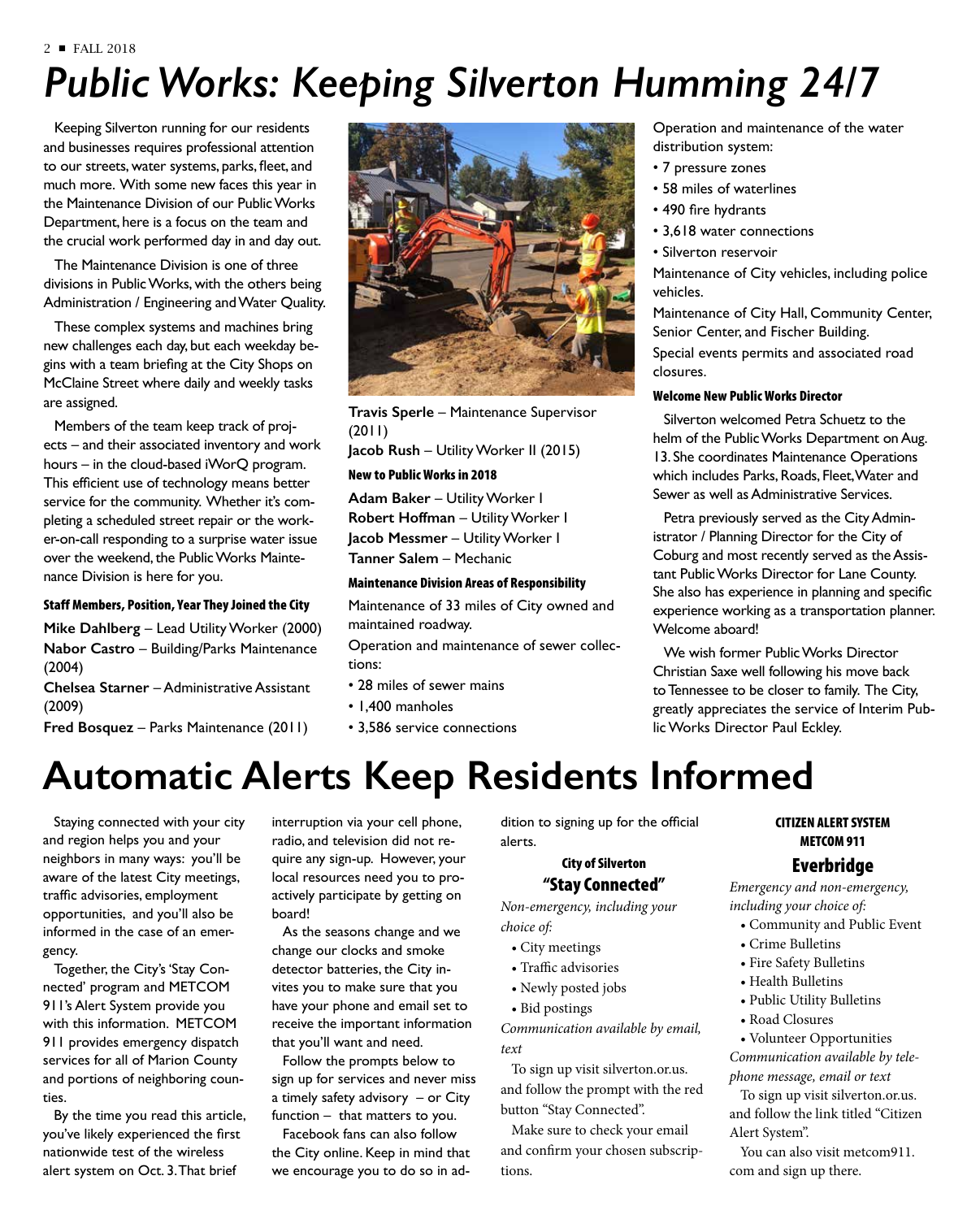# Gear Up for Downtown Trick or Treat Goblin Walk

Silverton Police would like to remind everyone about the need for increased awareness and safety for this year's Downtown Silverton Goblin Walk.

The Goblin Walk is the opportunity for kids to trick or treat at downtown businesses from 4 to 6 p.m. on Halloween.

Last year's Goblin Walk brought over 1,000 children and youth along with their parents walking from business to business in the downtown core. There were several close calls of people almost getting hit by vehicles. The hope for this year is that once again we will have an accident free event.

Motorists who travel through the downtown on Halloween evening need to have extra patience for the delays in getting through town because of the event. They also need to be hyper-vigilant of children that may dart out in front of them, and/ or pedestrians that continue to cross streets without regard for how long the vehicle has been trying to get through an intersection.

We are asking pedestrians to take turns crossing with vehicular traffic to expedite efficient movement for all.

To address these concerns this year the Chamber of Commerce is looking for volunteers who can assist at the four major intersections by encouraging pedestrians to take shifts crossing. You are welcome to dress up while helping out.

If interested, contact Stacy at the Visitor Center / Chamber Office at 503-873- 5615 or Stacy@silvertonchamber.org. By working together, we should be able to make this another fun and safe event for our children. \*\*\*

## *New Parking Fines*

On April 2, 2018 City Council approved a fine increase for parking violations. The City began implementing the fee increase Sept. 24, 2018.

The summary of the fine schedule is as follows *[but does not include all violations as outlined in the Silverton Municipal Code]*: **\$10.00**

*Meter Violation (No Time – First Violation).*

*Meter Two Hour Time Violation (first violation).*

*Over-Space (not parking within lines or over 12 inches from the curb.*

*Parking at a Yellow Curb or a Non-Parking Area.* 

**\$25.00** *Meter Two Hour Time Violation (second violation parked at same meter).*

### **\$50.00**

*Loading Zone Use Restriction Violation (and for every two hours parked there)*

*Meter Two Hour Time Violation (third violation parked at same meter).*

*Logging or other large vehicles parked in excess of two hours.*

#### Late Payment Fees:

**\$25.00 –** *After 14 days from the date of issue.*

**\$50.00 –** *After 29 days from the date of issue.*

**\$50.00** *–Administrative Fee in addition to payment or fine amount of all outstanding fines owed to the City of Silverton.*

**\$25.00** *– Additional Fee for non-payment of parking fines sent to collections.*



*Steve Starner, Water Quality Division Supervisor, and Petra Schuetz, Public Works Director, display the WateReuse Award presented to the City in September*

## *City Receives WateReuse Award*

The WateReuse Association – an internationally recognized leader on alternative water supply development – recognized the City of Silverton in the water reuse sector during its annual Awards for Excellence presentation. The event was held Sept. 10 at the WateReuse Symposium in Austin, Texas.

The awards program recognizes individuals, projects, and organizations that have made significant contributions in support of greater adoption of water reuse.

As many are aware, the City of Silverton, in partnership with the

Oregon Garden Foundation, implemented a \$13.2 million wastewater treatment plant expansion by constructing 17 acres of wetlands at the Oregon Garden. Water was first pumped to the garden in May 2000. The project enables the City to meet stringent water quality regulations and supports the Oregon Garden's 220-acre world-class botanical garden by reusing and treating local wastewater.

The project leverages resources, promotes environmental stewardship, and has helped revitalize the local tourism economy.

### *Silverton City Council*



Mayor **Kyle Palmer** 503-932-8550

kpalmer@ silverton.or.us

Councilor **Laurie Carter** 503-580-5355 lcarter@ silverton.or.us



**Jason Freilinger** 503-874-4430 jfreilinger@ silverton.or.us



Councilor **Matt Plummer** 

mplummer@ silverton.or.us

**Rhett Martin** 503-580-0587 rmartin@ silverton.or.us



Councilor **Dana Smith** 503-873-4921



dsmith@ silverton.or.us



Councilor **Jim Sears** 503-873-9357 jsears@ silverton.or.us

## *Silverton City Hall*

*306 S. Water St. • 503-873-5321*

**Finance Director Kathleen Zaragoza** 503-874-2203 • kzaragoza@silverton.or.us

**Community Development Director Jason Gottgetreu** 503-874-2212 jgottgetreu@silverton.or.us

**Public Works Director Petra Schuetz** 503-874-2210 • pschuetz@silverton.or.us



**Christy Wurster** 503-874-2205 cwurster@ silverton.or.us